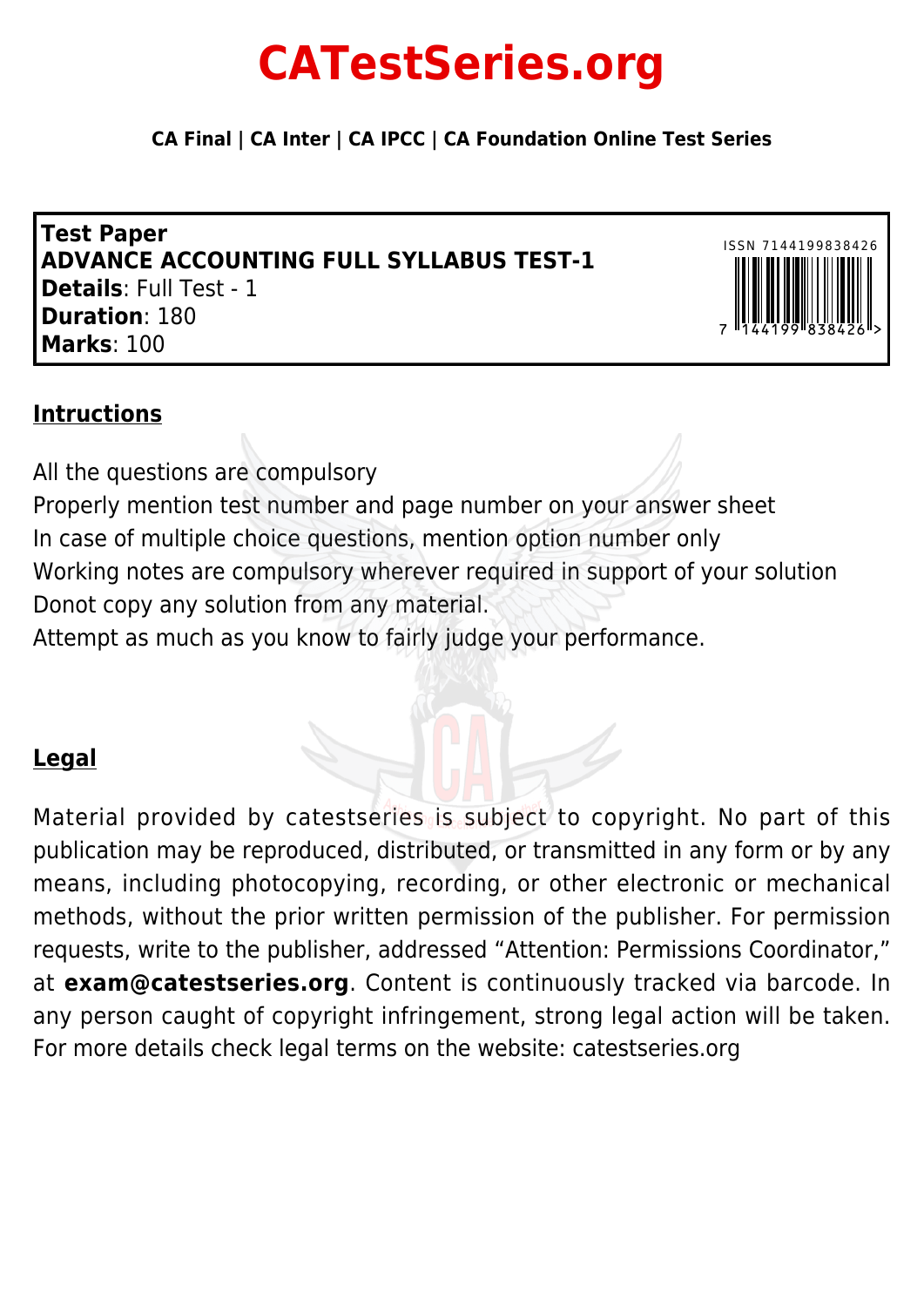- **Q-1**
	- a. Quick Ltd. Is a company engaged in the trading of spare parts used in the repair of automobiles. The company has been regularly in depositing the tax, as such there is no liability of Income Tax etc. for the Financial Year 2018-2019.

# **The figures for the year as under:**

|                               | (Rs.)        |
|-------------------------------|--------------|
| Income chargeable to tax      | 211.64Lakhs  |
| Total Income after adjustment | 228.48 Lakhs |
| Tax thereon                   | 74.13 Lakhs  |
| TDS deducted during the year  | 30.45 Lakhs  |
| Tax paid for the year         | 43.68 Lakhs  |

The company has prepared its Balance Sheet as per above figures. However, during the assessment proceeding held before the finalized of the balance Sheet the income Tax Officer has issued demand of Rs.7.52 lakhs, insisting that this amount of TDS has not been uploaded online and thus is not acceptable as deduction.

The Company has in reply to the same field a rectification with the Assessing Officer. The company is trying to collect the TDS certificates, but Rs. 2.39 lakhs deducted by XY LTD., is not traceable. The rectification is lying pending with the Assessing Officer.

Please suggest the treatment of Rs. 2.39 lakhs and Rs. 7.52 lakhs in Balance Sheet.

- b. From the following information of Beta Ltd. Calculate earning per share (EPS) in accordance with
	- AS-20:

|                                                                 | Year 31.3.2018 <br>(Rs.)   | Year 31.3.2017<br>(Rs.)      |
|-----------------------------------------------------------------|----------------------------|------------------------------|
| 1. Net Profit before tax                                        | 3,00,000                   | 1,00,000                     |
| 2. Current tax<br>Tax relating to earlier years<br>Deferred tax | 40,000<br>24,000<br>30,000 | 30,000<br>(13,000)<br>10,000 |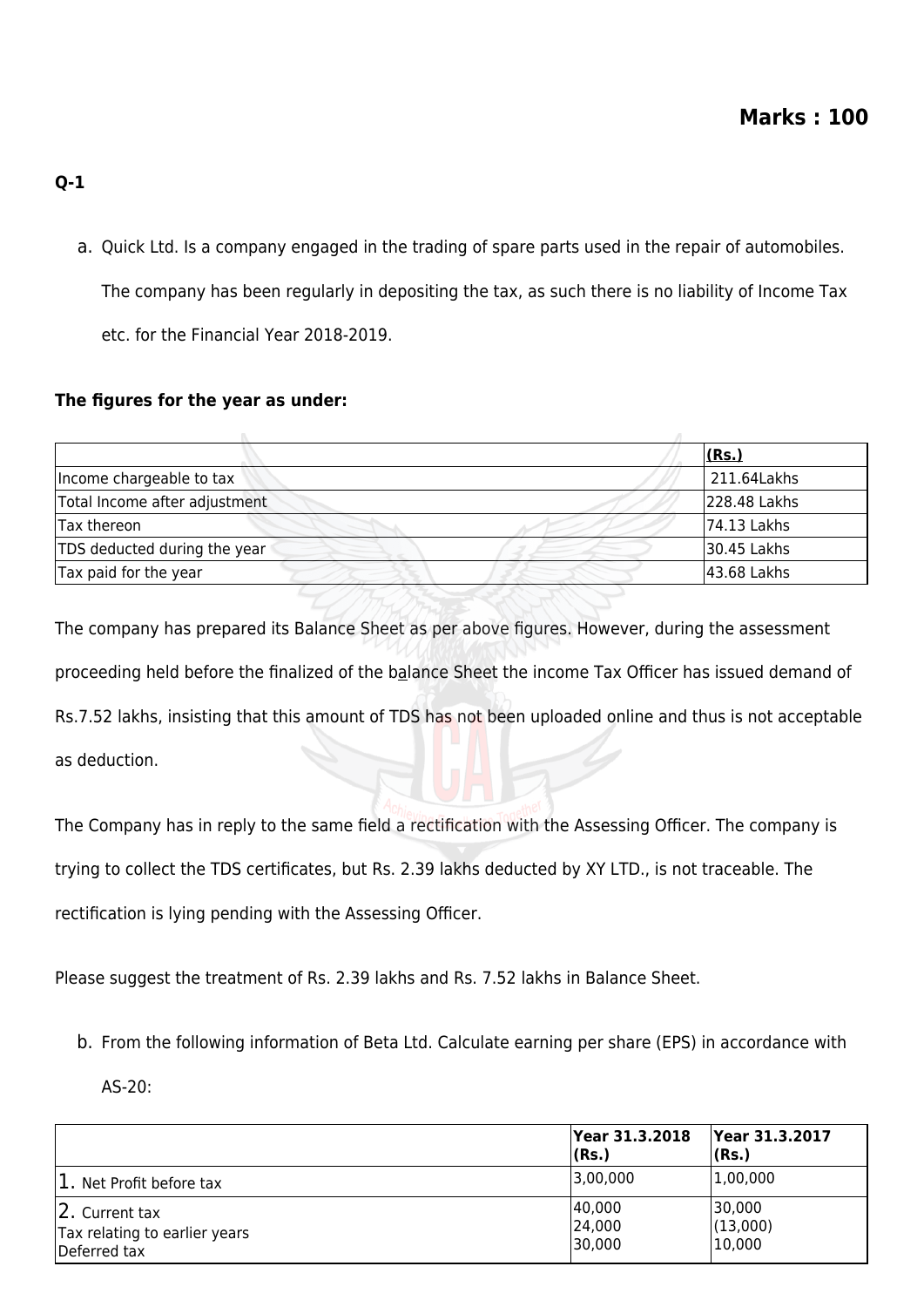| $\overline{\phantom{0}}$<br>$\sim$<br>. .<br>$\overline{\phantom{a}}$<br>Dro.<br>after<br>טווני<br><b>LdX</b><br>. J . | იიი<br>١r | ,000 |
|------------------------------------------------------------------------------------------------------------------------|-----------|------|
|                                                                                                                        |           |      |

#### **Other Information: -**

- a. Profit of 31.3.2018 includes compensation from Central Government towards loss on account of earthquake in 2015 (non taxable) - Rs. 1,00,000
- b. Outstanding convertible 6% Preference shares 1,000 issued and paid on 30.9.2016. Face value Rs.

100, Conversion ratio 15 equity shares for every 7 preference shares.

c. 15% convertible debentures of Rs. 1,000 each total face value Rs. 1,00,000 to be converted into

10 Equity shares per debenture issued and paid on 30.6.2016.

d. Total no. of shares outstanding as on 31.3.2018, 20,000 including 10,000 bonus shares issued on

1.1.2018 fac value Rs. 100.

**c)**

# **B Ltd acquired machinery on lease from A Ltd on the following terms:**

| Lease Term                                  | 5 years      |
|---------------------------------------------|--------------|
| <b>Fair Value of Machinery</b>              | Rs. 20 lakhs |
| Annual Lease Rental at the end of each year | Rs. 5 lakhs  |
| Guaranteed Residual Value (GRV)             | Rs. 1 lakh   |
| <b>Expected Residual Value</b>              | Rs. 2 lakhs  |
| Implicit Rate of Return (IRR)               | 15%          |
|                                             |              |

#### **Required:**

- (a) Calculate the Value of machine to be recognized by B Ltd
- (b) Calculate the Net Investment in lease from the point of view of A Ltd.
- (c) Calculate the Unearned Finance Income
- (d) Calculate the Finance Charges for each year in the books of the Lessee.
- (e) Pass the necessary entries in the books of the Lessee & Lessor for the First year. Also prepare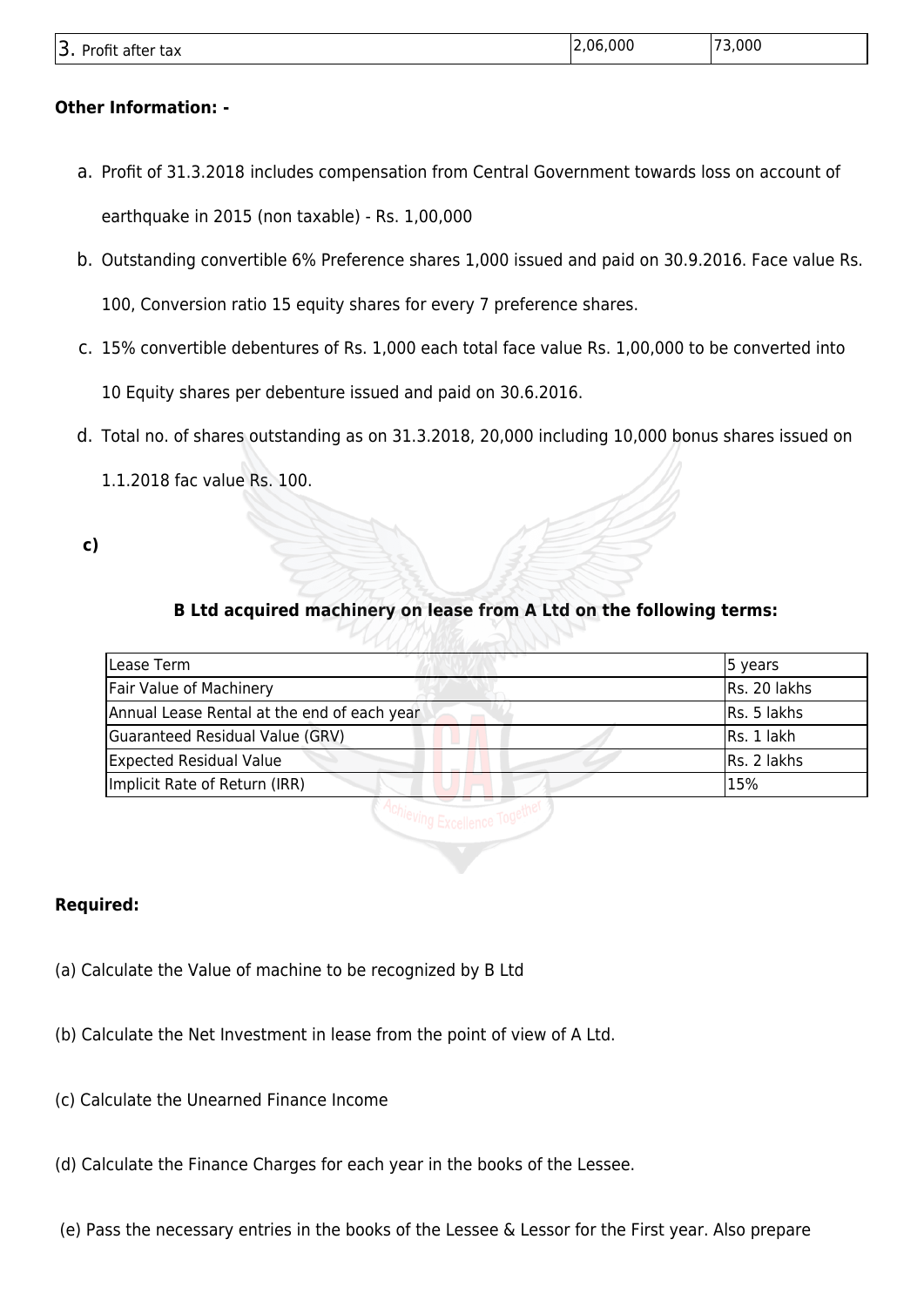their Balance Sheets. Depreciation is provided on straight line basis @ 10% per annum.

**d)** PQRLtd's accounting year ends on 31st March. The company made a loss of Rs. 2,00.000 for the year ending 31.3.2016. For the years ending 31.3.2017 and 31.3.2018, it made profits of Rs. 1,00,000 and Rs. 1,20,000 respectively. It is assumed that the loss of a year can be carried forward for eight years and tax rate is 40%. By the end of 31.3.2016, the company feels that there will be sufficient taxable income in the future years against which carry forward loss can be set off. There is no difference between taxable income and accounting income except that the carry forward loss is allowed in the years ending 2017 and 2018 for tax purposes. Prepare a statement of Profit and Loss for the years ending 2016, 2017 and 2018.

**(5 x 4 = 20 Marks)**

**Q-2** P and Q are partners of P & Co. sharing Profit and Loss in the ration of 3 : 1 and Q and R are partners of R& Co., sharing profit and losses in the ration of 2: 1. On 31<sup>st</sup> March, they decide to amalgamate and form a new firm M/s PQR & Co., wherein P, Q and R would be partners sharing profit and losses in the ration of 3: 2 :1. The Balance Sheets of two firms on the above date are as under:

| $ $ Liabilities       | P & Co.<br>(Rs.)     | R & Co.<br>(Rs.)             | Asset                                                                                      | P & Co.<br>(Rs.)                          | R & Co.<br>(Rs.)                          |
|-----------------------|----------------------|------------------------------|--------------------------------------------------------------------------------------------|-------------------------------------------|-------------------------------------------|
| Capitals:<br> Q<br> R | 2,40,000<br>1,60,000 | ----<br>2,00,000<br>1,00,000 | Fixed Assets:<br><b>Building</b><br>Plant & machinery<br>Office Equipment                  | 50,000<br> 1,50,000<br> 20,000            | 60,000 <br>1,60,000<br> 6,000             |
| lReserves             | 50,000               | 1,50,000                     | Current Assets:<br>Stock in trade<br>Sundry debtors<br><b>Bank Balance</b><br>Cash in hand | 1,20,000<br>1,60,000<br>30,000<br> 20,000 | 1,40,000<br>2,00,000<br>90,000 <br>10,000 |
| Sundry Creditors      | 1,20,000             | 1,16,000                     | Due from R & Co.                                                                           | 1,00,000                                  |                                           |
| Due to P & Co.        |                      | 1,00,000                     |                                                                                            |                                           |                                           |
| Bank Overdraft        | 80,000               |                              |                                                                                            |                                           |                                           |
|                       | 6,50,000             | 6,66,000                     |                                                                                            | 6,50,000                                  | 6,66,000                                  |

#### **The amalgamation firm took over the business on the following terms:**

a. Building of P & Co. was valued at Rs. 1,00,000.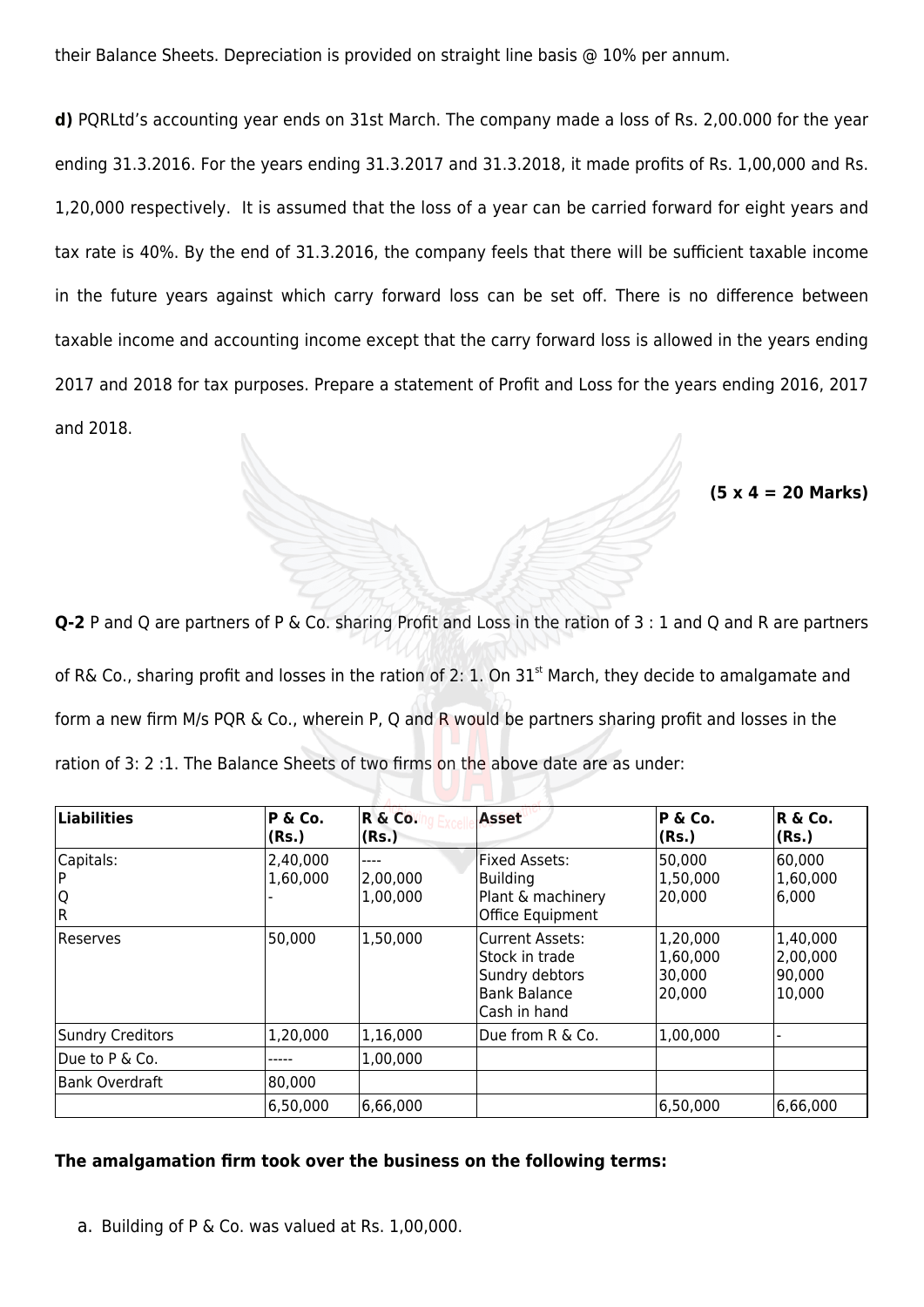- b. Plant and machinery of P & Co. was valued at Rs. 2,50,000 and that of R & Co. at Rs. 2,00,000.
- c. All stock in trade is to be appreciated by 20%.
- d. Goodwill valued of P & Co. at Rs. 1,20,000 and R & Co. at Rs. 60,000, but the same will not appear in the books of PQR & Co.
- e. Partners of new firm will bring the necessary cash to pay other partners to adjust their capitals according to the profit sharing ratio.
- f. Provision for doubtful debts has to be carried forward at Rs. 12,000 in respect of debtors of P & Co. and Rs. 26,000 in respect of debtors of R & Co.

**You are required to prepare the Balance Sheet of new firm and capital accounts of the partners in the books of old firms.**

**(20 Marks)**

**Q-3**

# a. Given below the extracts from the balance sheets of X Ltd. and Y Ltd. as at 31<sup>st</sup> March,

| Particulars                                | X Ltd.<br>(Rs. In lacs) | Y Ltd.<br>$($ Rs. In lacs) |
|--------------------------------------------|-------------------------|----------------------------|
| <b>Equity Share Capital of Rs. 10 each</b> | 5.00                    | 10.00                      |
| 8% Pref. Share capital of Rs. 100 each     | 1.00                    | 2.00                       |
| <b>Reserves &amp; Surplus</b>              | 21.71                   | 3.00                       |
| 12 % Debentures of Rs. 100 each            | 2.00                    | 1.00                       |
| <b>Current Liabilities</b>                 | 1.00                    | 2.20                       |
| <b>Net Tangible Assets</b>                 | 19.00                   | 7.60                       |
| <b>Net- Current Investment</b>             | 13.45                   | 5.20                       |
| <b>Current Assets</b>                      | 8.26                    | 5.40                       |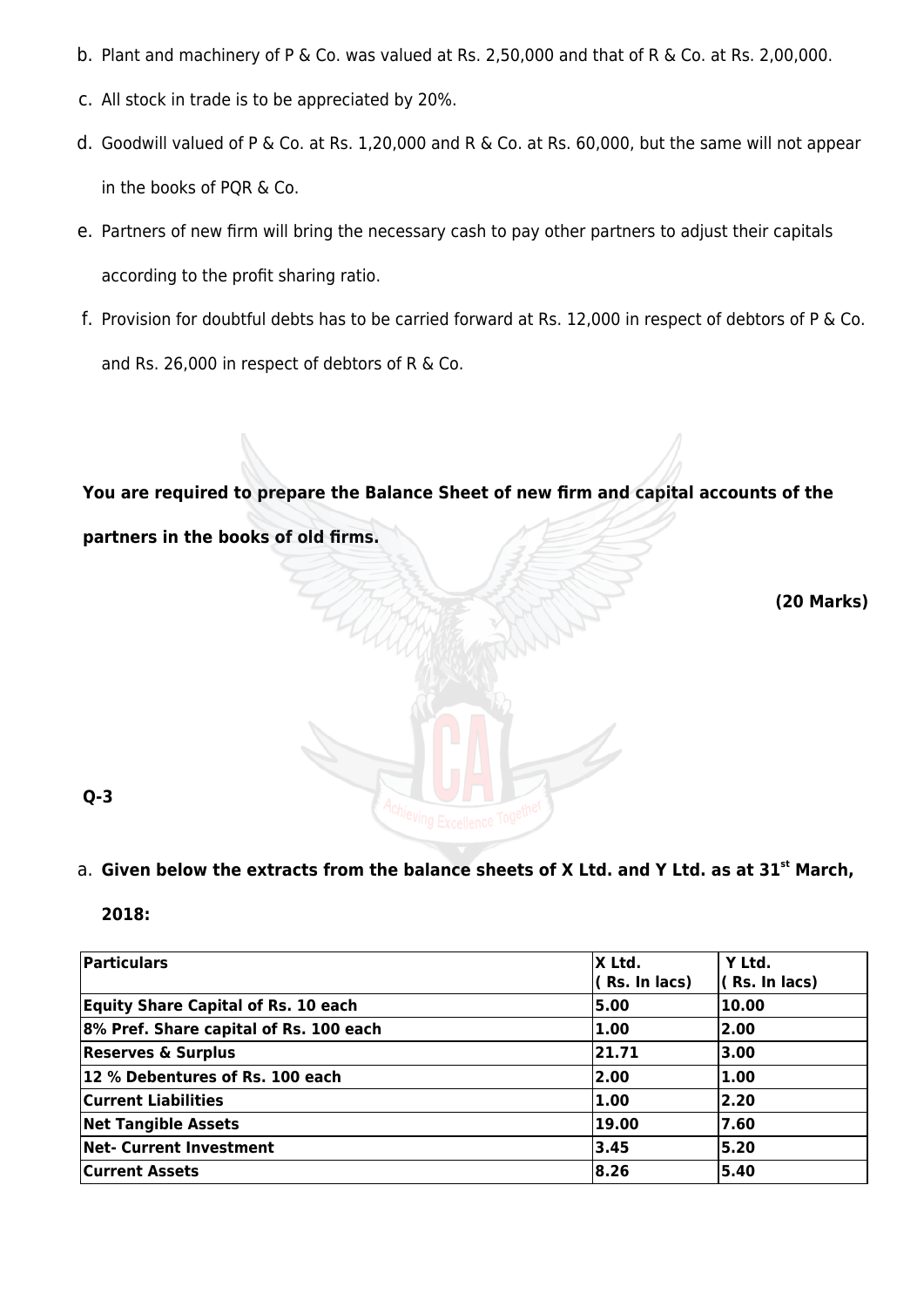The two companies agree to amalgamate as on  $1<sup>st</sup>$  April, 2018 and from a new company XY Ltd.

#### **Additional Information:**

- a. Goodwill of X Ltd, and Y Ltd, on the date of take-over was valued at Rs.48,000 and Rs. 38,000 respectively and Net Tangible Blocks of X Ltd. and y Ltd. were valued at 10% above their book values on the date of take-over. Investments of X Ltd. and Y Ltd. are considered worth Rs.4,16,000 and Rs.6,26,000 respectively.
- b. 12% Debentures of X Ltd. and Y Ltd, are discharged by XY Ltd, by issuing such numbers of its 15% Debentures of 100 each so as to maintain the same amount of interest
- c. The issue of such an amount of fully paid 10% Pref. Shares in X Y Ltd. at 125% as is sufficient to discharge 9% Pref. Shares in X Ltd. & Y Ltd. at a premium of 20%.
- d. The Equity Shares of XY Ltd are to be of a nominal value of 10 each credited as Rs. 8 paid up and valued at Rs. 15 per share.
- e. Liquidation expenses are: X Ltd. 2,000 ,Y Ltd. 1,000. It was decided that these would be borne by XY Ltd. Expenses on incorporation of XY Ltd. were 1,000.

Required: Calculate Purchase Consideration and show the discharge thereof.

**(15 Marks)**

#### b. **CAMJ Ltd. has the following Capital Structure as on 31.03.2018:**

#### **(Rs. In crores)**

| Particulars                                               |     |
|-----------------------------------------------------------|-----|
| 1) Equity Share Capital (Share of Rs. 10 each fully paid) | 330 |
| 2) Reserves and Surplus                                   |     |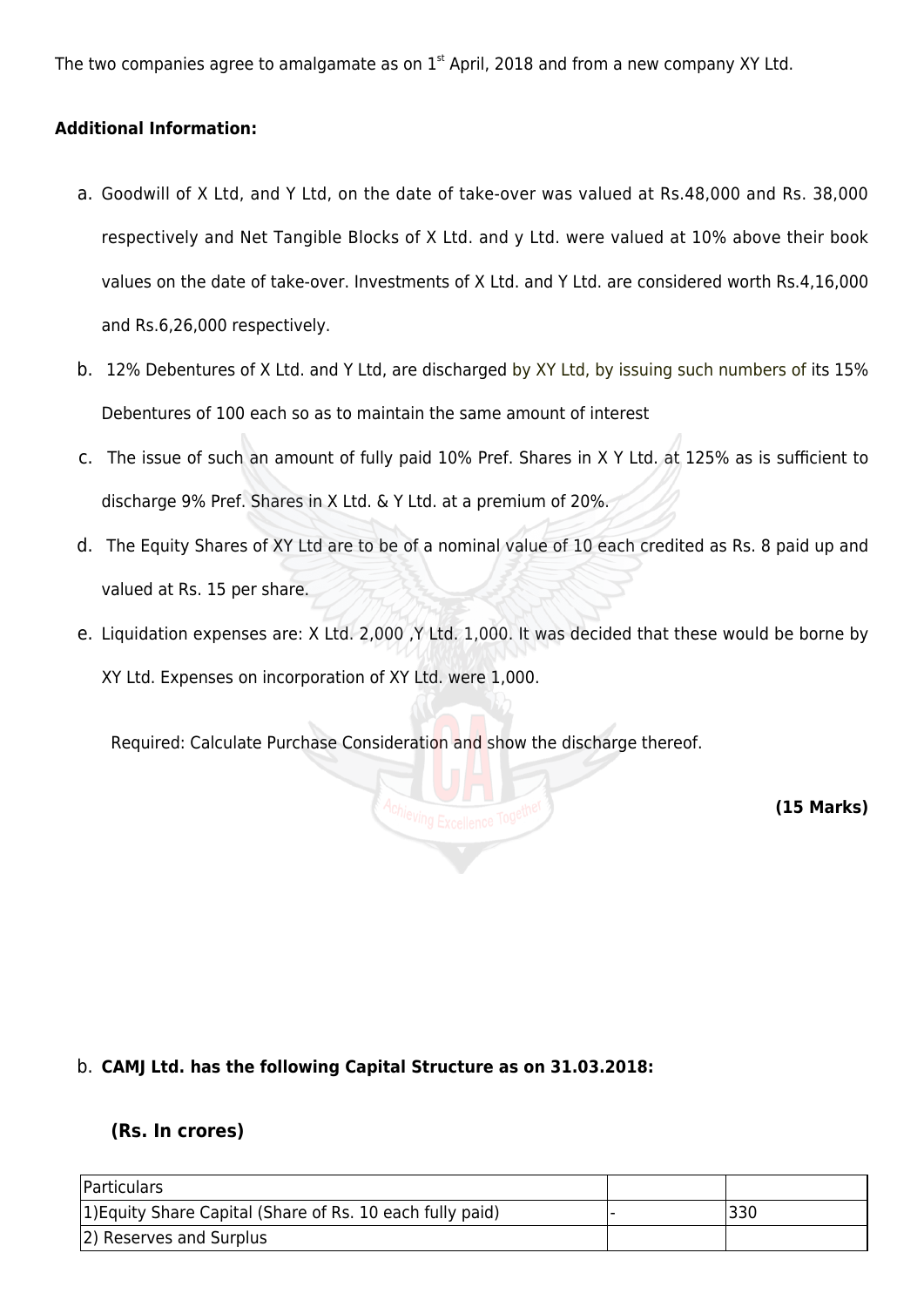| General Reserve                     | 1240 |       |
|-------------------------------------|------|-------|
| Securities Premium Account          | 190  |       |
| <b>Profit and Loss Account</b>      | 190  |       |
| Infrastructural Development Reserve | 180  | 600   |
| 3) Loan Funds                       |      | 1,800 |

The Share holders CAMJ Ltd., on the recommendation of their Board of Directors, have approved on 12.09.2018 a proposal to buy back the maximum permissible numbers of Equity shares considering the large surplus funds available at the disposal of the company.

The prevailing market value of the company's shares is Rs. 25 per share and in order to induce the existing shareholders to offer their shares for buy back, it was decided to offer a price of 20% over market.

You are required to compute the maximum number of shares that can be bought back in the light of the above information and also under a situation where the loan funds of the company were either Rs. 1,200 crores or Rs. 1,500 crores.

Assuming that the entire back is competed by 09.12.2018, show the accounting entries in the company's books in each situation. Narration should form part of your answer.

**(5 Marks)**

#### **Q-4**

# a. **The following are the ledger balances (as Rupees thousands) extracts from the books**

#### **of CANHDCAS Bank Limited as on March 31, 2018**

| Particulars                                | (Rs.)    | Particulars                      | (Rs.)  |
|--------------------------------------------|----------|----------------------------------|--------|
| <b>Share Capital</b>                       | 1,90,000 | <b>Cash in hand</b>              | 35,000 |
| <b>Current accounts control</b>            | 97,000   | <b>Balance with Reserve bank</b> | 40,000 |
| <b>Employees' security deposits</b>        | 7,420    | Saving accounts                  | 15,000 |
| Investments in Govt. of India Bonds 94,370 |          | <b>Fixed deposits</b>            | 23,050 |
| Golden bullion                             | 15,130   | <b>Balances With other Banks</b> | 46,350 |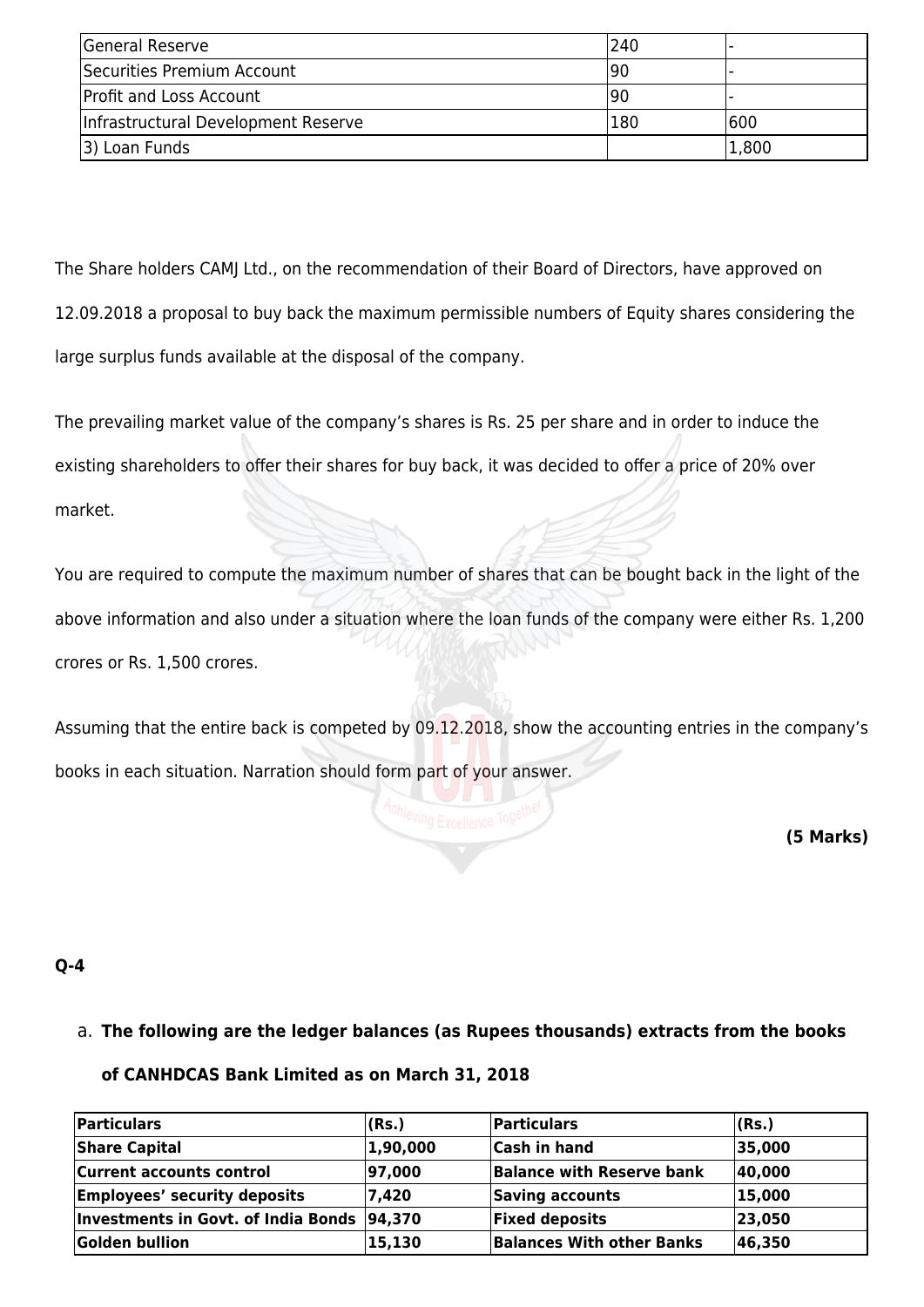| <b>Silver</b>                                                     | 2,000  | <b>Other Investments (Shares)</b>         | 55,630   |
|-------------------------------------------------------------------|--------|-------------------------------------------|----------|
| <b>Constituents liabilities for</b><br>acceptance and endorsement | 56,500 | Interest accrued on<br>linvestments       | 24,620   |
| <b>Borrowings from banks</b>                                      | 77,230 | <b>Reserve Fund</b>                       | 1,40,000 |
| <b>Building</b>                                                   | 65,000 | <b>Bills for collection</b>               | 43,500   |
| <b>Furniture</b>                                                  | 5,000  | Interest (Cr.)                            | 62,000   |
| Money at call and short notice                                    | 26,000 | Loans                                     | 1,81,000 |
| <b>Commission &amp; brokerage(Cr.)</b>                            | 25,300 | <b>Bills discounted</b>                   | 12,500   |
| Discount (Cr.)                                                    | 42,000 | <b>Interest</b>                           | 7,950    |
| Rent (Cr.)                                                        | 600    | <b>Miscellaneous Income</b>               | 3,900    |
| <b>Audit fees</b>                                                 | 5,000  | <b>Depreciation reserve</b><br>(building) | 800      |
| <b>Depreciation reserve (furniture)</b>                           | 200    | <b>Directors' fees</b>                    | 1,000    |
| <b>Salaries</b>                                                   | 21,200 | <b>Postage</b>                            | 1,250    |
| Rent, rates and taxes                                             | 12,000 | Loss on sale of investment                | 20,000   |
|                                                                   |        | <b>Branch Adjustment(Dr.)</b>             | 20,000   |

**The Bank's Profit and Loss account for the year ended and Balance Sheet as at 31st March**

**2018 are required to e prepared in appropriate form. Further information available are: (in**

### **Rupees thousands)**

- a. Rebate on bills discounted to be provided 4,000
- b. Depreciation for the Year: Building 5,000, Furniture 500
- c. Include in the current accounts ledger are accounts overdrawn to the extent of 2,500.

**(10 Marks)**

**The following is the Balance Sheet of CANID Limited as at 31st** b. **March, 2020.**

| <b>Particulars</b>                                           | IRs.     |
|--------------------------------------------------------------|----------|
| <b>Share Capitals:</b>                                       |          |
| 2,000 Equity Shares of Rs. 100 each Rs, 75 per share paid up | 1,50,000 |
| 6,000 Equity Shares of Rs. 100 each Rs, 60 per share paid up | 3,60,000 |
| 2,000 10% Preference Shares of Rs. 100 each fully paid up    | 2,00,000 |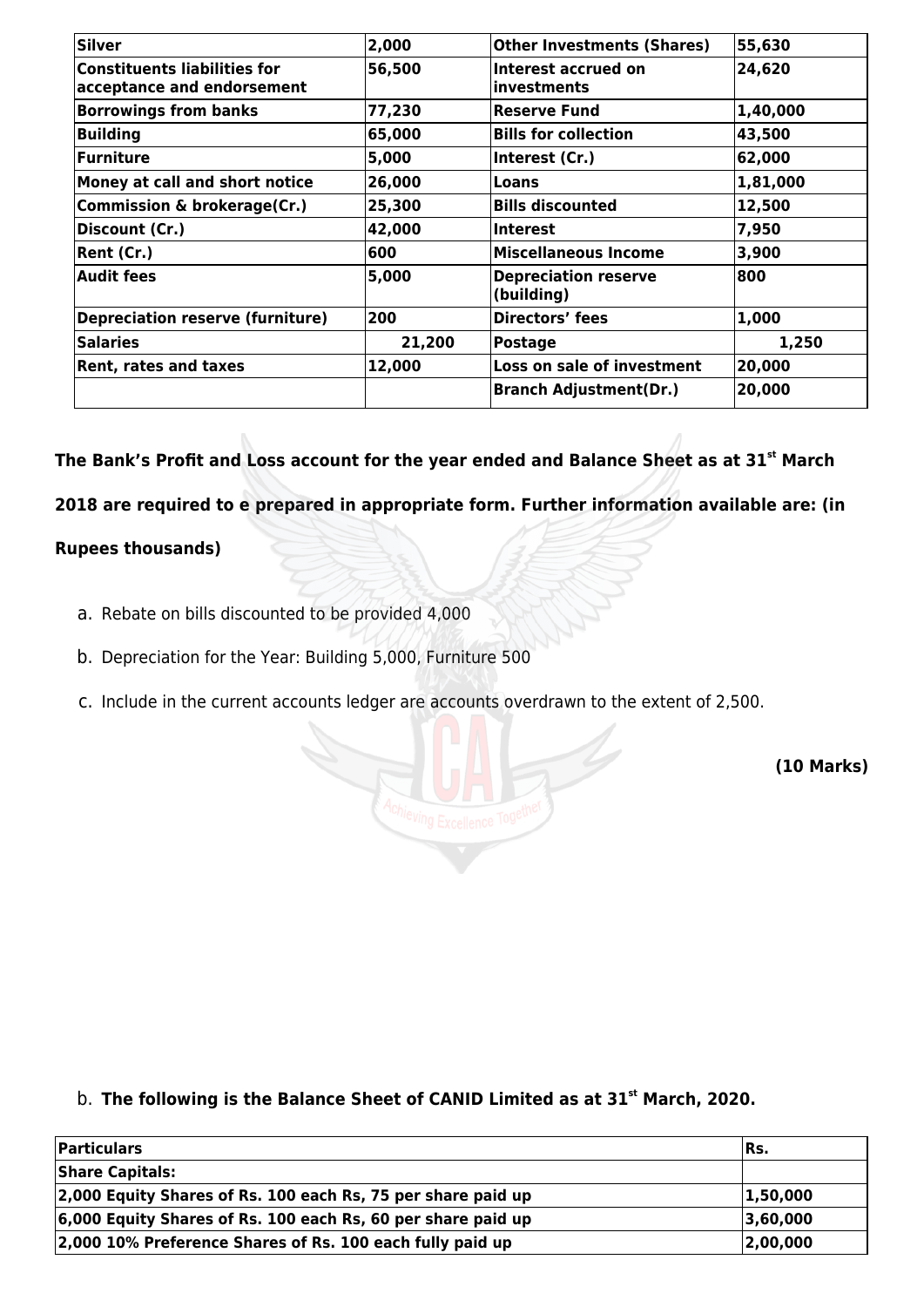| Secured Loan:                                           |          |
|---------------------------------------------------------|----------|
| 10% Debentures (having a floating charge on all assets) | 2,00,000 |
| Interest accrued on Debentures (also secured as above)  | 10,000   |
| <b>Current Liabilities:</b>                             |          |
| <b>Sundry Creditors</b>                                 | 4,90,000 |
| <b>Fixes Assets:</b>                                    |          |
| <b>Land and Building</b>                                | 4,00,000 |
| <b>Plant and Machineries</b>                            | 3,80,000 |
| <b>Current Assets:</b>                                  |          |
| Stock at cost                                           | 1,10,000 |
| <b>Sundry Debtors</b>                                   | 2,20,000 |
| <b>Cash at Bank</b>                                     | 60,000   |
| <b>Profit and Loss A/c</b>                              | 2,40,000 |

On that date, the company went into Voluntary Liquidation. The dividends on preference shares were in arrears for the last two years. Sundry Creditors include a loan include a loan of Rs. 90,000 on mortgage of Land and Buildings. Liquidator realized the assets as under:

Land and Building Rs. 3,40,000, Plant & Machinery Rs. 3,60,000, Stock Rs. 1,20,000, Sundry Debtors Rs. 1,60,000.

Interest accrued on loan on mortgage of building upto the date of payment amounted to Rs. 10,000. The expenses of Liquidation amounted to Rs. 4,600. The Liquidator is entitled to a remuneration of 3% on all assets realized (except cash at bank) and 2 % on the amounts distributed among equity shareholders. Preferential creditors included in sundry creditors amount to Rs. 30,000. All payments were made on 30<sup>th</sup>

June, 2020.

Required: Prepare the liquidator's final statement of account.

**(MARK -10)**

# **Q-5**

#### a. **Given below are the extracts from the Balance Sheets of H Ltd. and S Ltd. as at 31 st**

#### **March 2018:**

| <b>Particulars</b>                       | <b>H Ltd.</b><br> (Rs.) | <b>H</b> Ltd.<br>(Rs.) |
|------------------------------------------|-------------------------|------------------------|
| <b>Equity Shares of Rs. 10 each paid</b> | 10,00,000               | 7,00,000               |
| General Reserve                          | 2,00,000                | 4,48,000               |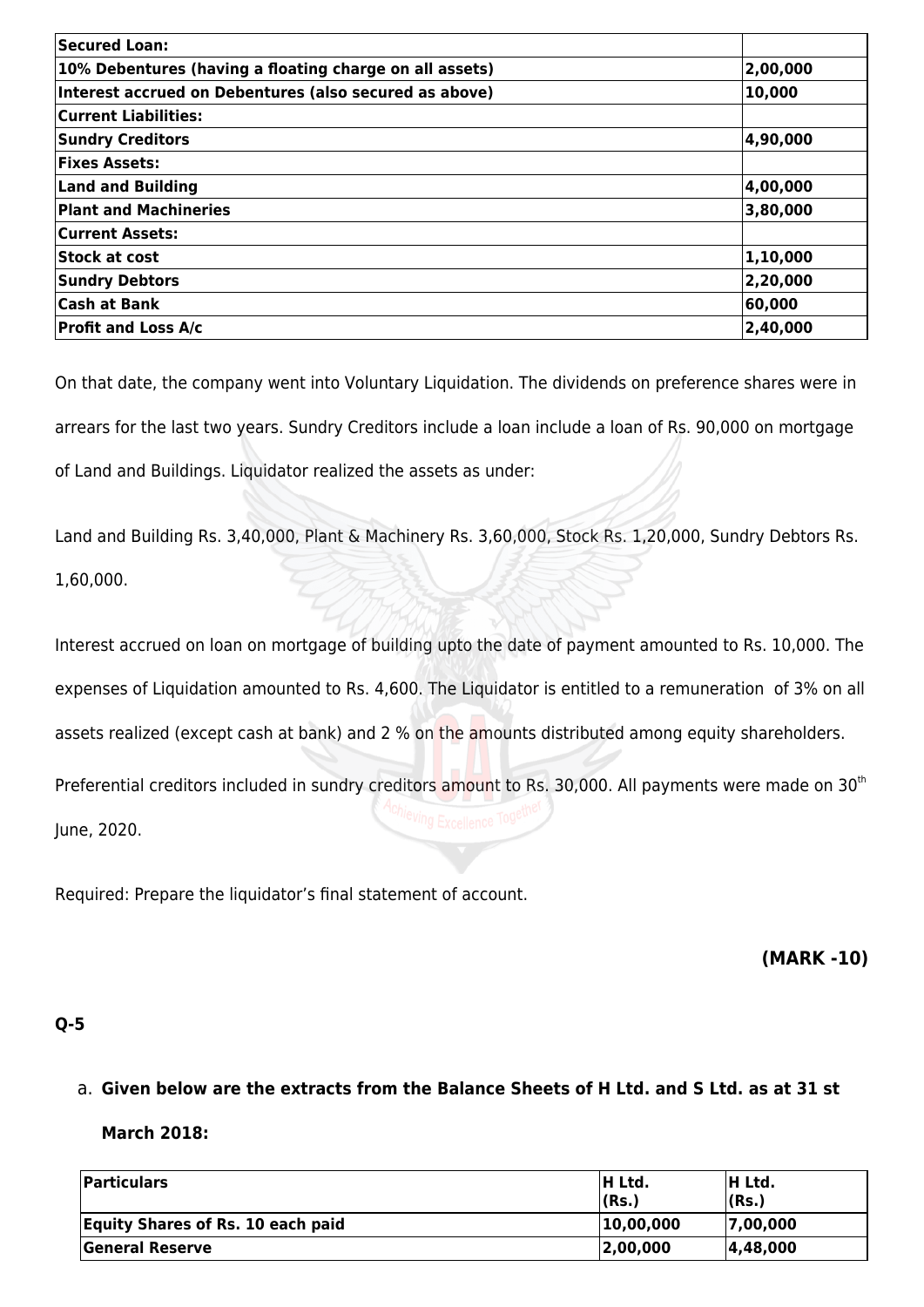| 3, 10, 000 | 1,52,000 |
|------------|----------|
| 2,00,000   | 2,00,000 |
| 3,00,000   | 5,35,000 |
| 1,40,000   | 1,40,000 |
| 6,00,000   | 2,70,000 |
| 2,00,000   | 3,70,000 |
| 5,05,000   |          |
| 80,000     |          |
| 1,00,000   | 3,00,000 |
| 4,00,000   | 9,10,000 |
| 1,00,000   | 1,00,000 |
| 1,65,000   | 2,25,000 |
|            |          |

#### **Note: Contingent liability in respect of Bills discounted by H Ltd. Rs. 50,000.**

Contingent liability in respect of Bills discounted by S Ltd. Rs. 25,000 of which Bills of Rs. 5,000 were

accepted by H Ltd.

#### **Additional Information:**

- a. H Ltd. acquires 40,000 Equity Shares in S Ltd. on 1.7.2017 for Rs. 6,80,000. The Credit balance of Profit and Loss account of S Ltd. as on 1.4.2017 was Rs. 2,00,000 and that of General Reserve on that date was Rs. 6,00,000. H Ltd. sold 7,000 Equity Shares @ 25 on 31.3.2018 and proceeds were credited to Investment Account but no accounting effect has yet been given for profit/loss on sale of such shares.
- b. On 30.9.2017, S Ltd. declared dividend @ 20% on equity shares for the year 2016-2017. H Ltd. credited the receipt of dividend to its Profit & Loss Account.
- c. On 1.1.2018, S Ltd. issued 2 shares for every 5 shares held, as bonus shares. No entry has been made in the books of H Ltd. for receipt of these bonus shares.
- d. H Ltd. purchased goods for Rs. 3,00,000 from S Ltd. from S Ltd. which made at profit of 20% on cost. 80% of these goods were sold by H Ltd. at a profit 20% on cost till 31.03.2018.
- e. On 1.1.2018, H Ltd. sold to S Ltd. a Machine costing Rs. 2,40,000 at a profit of 25% on selling price. Depreciation at 10% p.a. was provided by S Ltd. on this Machine.
- f. H Ltd. owed S Ltd. Rs. 2,90,000 but S Ltd. is owed Rs. 3,00,000.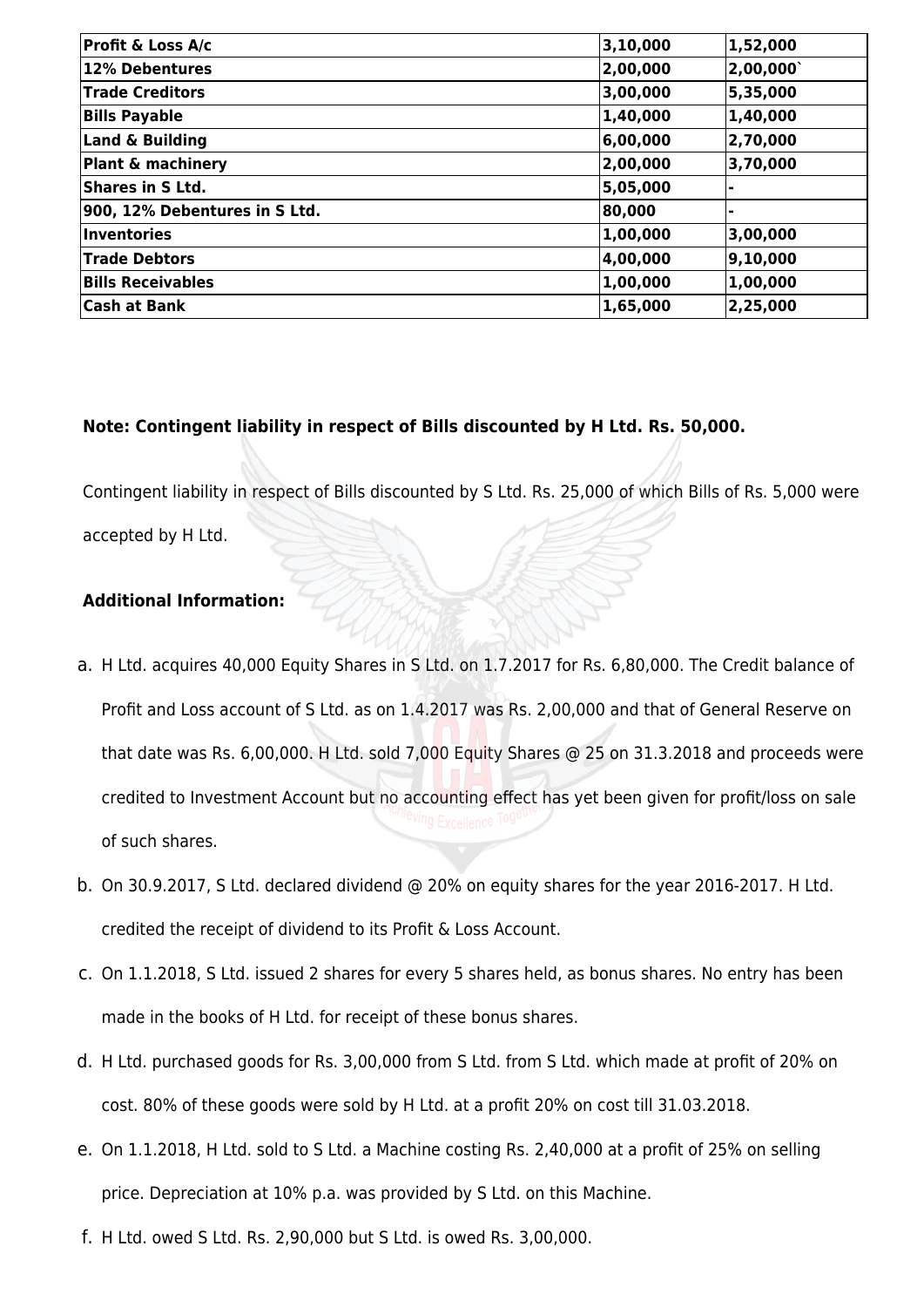- g. The Land and Building of S Ltd. which stood at Rs. 3,00,000 on 1.4.2017, was considered as worth of Rs. 6,92,500 on 1.7.2017 for which necessary adjustment are yet to be made.
- h. All the Bills Payable of S Ltd. were drawn upon by H Ltd.
- i. The management of H Ltd. and S Ltd. wish to recommend a dividend of 15% p.a., and 10% p.a., respectively on equity shares for the year 2017-18.

Required: Prepare the Consolidation Balance Sheet of H Ltd. and its subsidiary, as at 31<sup>st</sup> March 2018.

(MARK -14)

b. On  $1<sup>st</sup>$  April, 2018, a company offered 100 shares to each of its 500 employees at Rs. 50 per share. The employees are given a month to decide whether or not to accept the offer. The shares issued under the plan (ESPP) shall be subject to lock in one transfer for three years from grant date. The market price of shares of the company on the grant date is Rs. 60 per share. Due to post- vesting restrictions on transfer, the fair value of shares issued under the plan is estimated at Rs. 56 per shares.

On 30<sup>th</sup> April, 2018, 400 employees accepted the offer and paid Rs. 50 per share purchased. Nominal value of each share is Rs. 10.

Required: Record the issue of shares in the books of the company under the aforesaid plan.

#### **(MARK -6)**

#### **Q-6**

a. Neel Limited has its corporation office in Mumbai and sells its products to stockists all over India. On 31 $^{\text{st}}$  March, 2018, the company wants to recognize receipt of cheques bearing date 31 $^{\text{st}}$  March, 2018 or before, as "Cheques in hand" by reducing "Trade Receivables". The "Cheques in hand" is shown in the Balance Sheet as an item of cash and cash equivalents. All cheques are presented to the bank in the month of April 2018 and are also realized in the same month in normal course after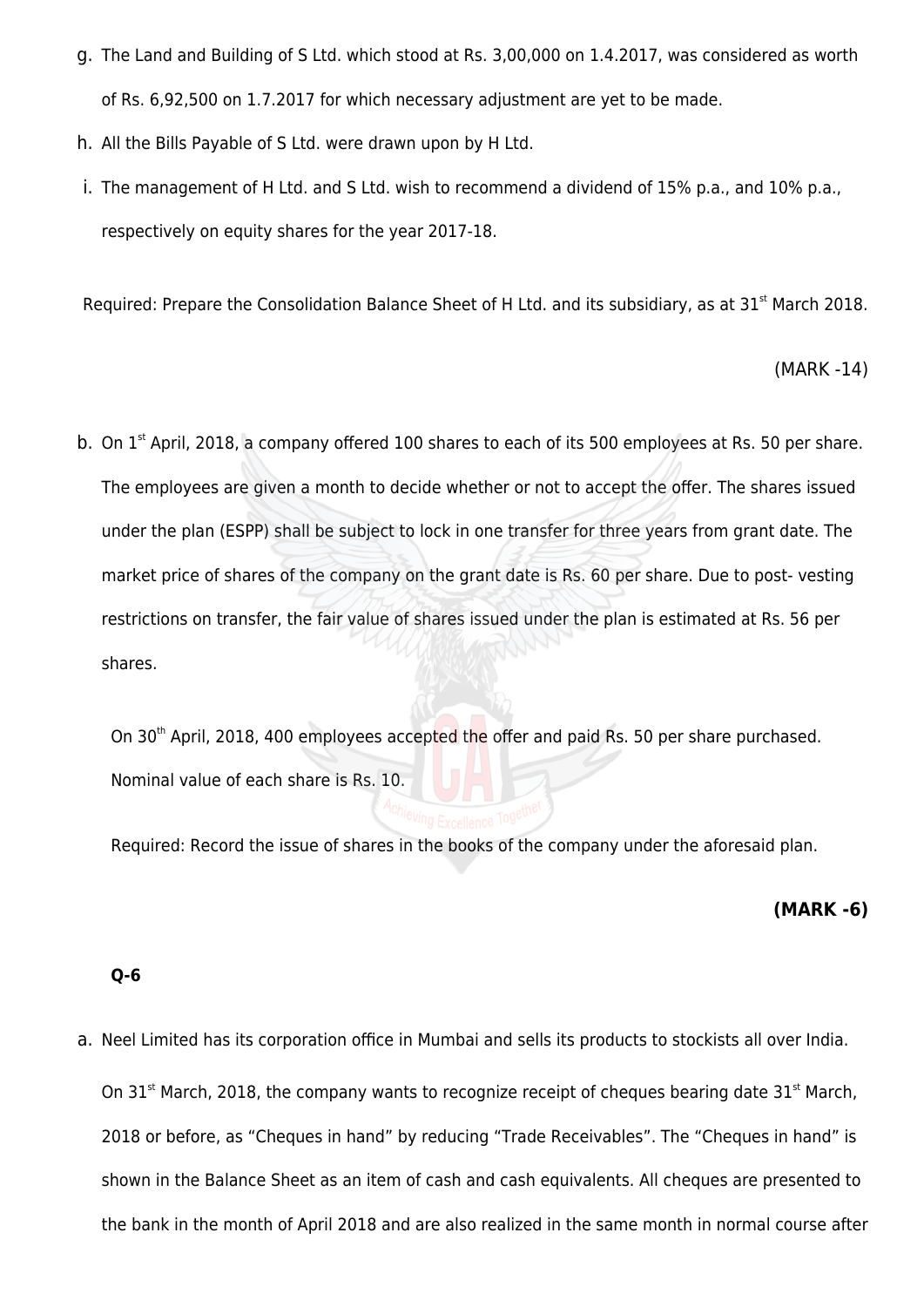deposit in the bank. State with reasons, whether each of the following is an adjusting event and how this fact is to be disclosed by the company, with reference to the relevant accounting standards.

# **(i) Cheques collected by the marketing personnel of the company from the**

**stockists on or before 31st March, 2018.**

**(ii) Cheques sent by the stockists through courier on or before 31st March, 2018**

**received after 31st March, 2018.**

b. **A construction contractor has a fixed price contract for Rs. 9,000 lacs to build a bridge**

**in 3 years time frame. A summary of some of the financial data is as under:**

**(Amount in lacs)**

| <b>Particulars</b>                            | Year1 | Year 2 | <b>Year3</b> |  |
|-----------------------------------------------|-------|--------|--------------|--|
| Initial Amount for revenue agreed in contract | 9,000 | 9,000  | 9,000        |  |
| <b>Variation in Revenue</b>                   |       | 200    | 200          |  |
| Contract costs incurred up to reporting data  | 2093  | 6168*  | 8100**       |  |
| <b>Estimated profit for whole contract</b>    | 950   | 1000   | 1000         |  |

**\*Includes Rs. 100 lacs for standard materials stored at the site to be used in year 3 to complete the work.\*\*Exclude Rs. 100 lacs for standard material brought forward from year 2.**

**T**he variation in cost and revenue in year 2 has been approved by customer.

Compute year wise amount of revenue, expenses, contract cost to complete and profit or loss to be

recognized in the statement of Profit and Loss as per AS-7 (revised).

c) Manufacturer of traditional electrical and engineering goods such as switchgears, motors, etc.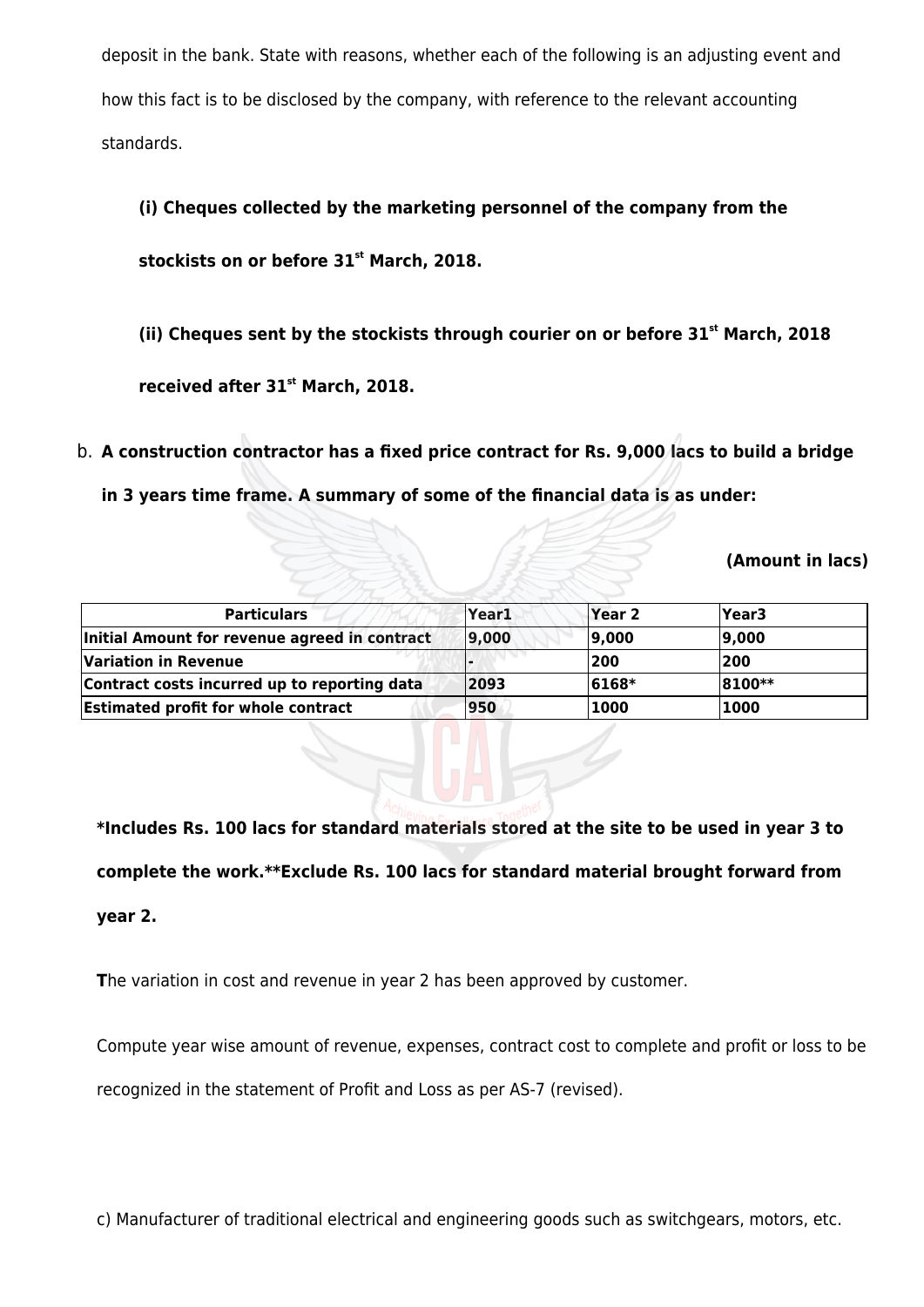each constituting a separate division has entered into new areas such as telecom, software, etc. Due to significant change in its activity profile, it has changed its internal reporting structure to combine the traditional products such as switchgears, switchboards and motors into one division. According to management the earlier form of segmental reporting is no longer relevant and they plan to switch to reporting the traditional products under one segment. The following questions are relevant:

can this be done? If no, will we have to reconstruct segment information based on the earlier position?

If yes, would it constitute a change in segment accounting policy? In that case what are the disclosure required?

#### **d) Give the following information of M/s. Paper Products Ltd.**

**(i) G**ood of Rs. 60,000 were sold on 20-3-2018 but at the request of the buyer these were delivered on 10-4-2018.

(ii) On 15-1-2018 goods of Rs. 1,50,000 were sent on consignment basis of which 20% of the goods unsold are lying with the consignee as on 31-3-2018.

(iii) Rs. 1,20,000 worth of goods were sold on approval basis on 1-12-2017. The period of approval was 3 months after which they were considered sold, buyer sent approval for 75% goods up to 31-1-2018 and no approval or disapproval received for the remaining goods till 31-3-2018.

(iv) Apart from the above, the company has made cash sales of Rs. 7,80,000( gross). Trade discount of 5% was allowed on the cash sale.

You are required to advise the accountant of M/s Paper Products Ltd., with valid reasons, the amount to be recognized as revenue in above cases in the context of AS-9 and also determine the